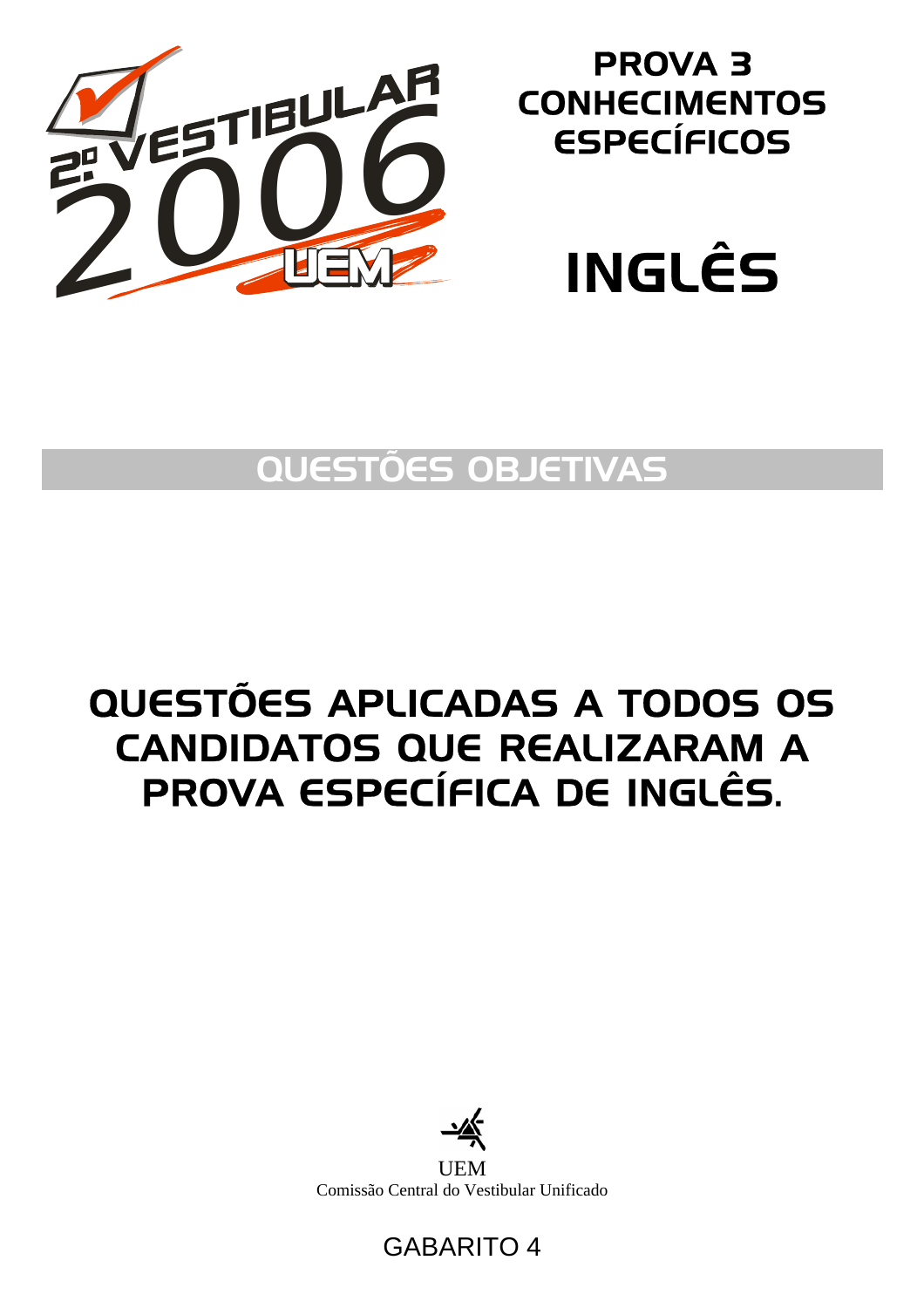# INGLÊS

### **TEXTO**

#### **Teen Obesity**

Obesity continued to increase dramatically during the late 1990s for Americans of all ages according to the data collected and analyzed by the National Center for Health Statistics, part of the Centers for Disease Control and Prevention (CDC).

The percent of children and teens who are overweight also continues to increase. Among children and teens aged 6-19, 15 percent (almost 9 million) are overweight according to the 1999-2000

- 10 data, or triple what the proportion was in 1980. In addition, the data shows that another 15 percent of children and teens aged 6-19, are considered at risk of becoming overweight.
- 15 Obesity can be defined as an excessive accumulation of body fat, which results in individuals being at least 20% heavier than their ideal body weight.

"Overweight" is defined as any weight in excess of the ideal range. Obesity is a common eating disorder associated with adolescence.

Although children have fewer weight-related health problems than adults, overweight children are at high risk of becoming overweight adolescents and adults.

- 25 Overweight people of all ages are at risk for a number of health problems including heart disease, diabetes, high blood pressure, stroke and some forms of cancer.
- 30 Obesity can weaken physical health and wellbeing, and can shorten life expectancy. It can also lead to social disabilities and unhappiness, which may cause stress and even mental illness. A study released in May 2004 suggests that overweight children are more likely to be involved in bullying
- 35 than normal-weight children are, both as victims and as perpetrators of teasing, name-calling and physical bullying.

The development of a personal identity and body image is an important goal for adolescents.

40 Your parents, physician and teachers can help you. If you think you are overweight, talk to a trusted adult about what you can do to improve your health.

(Disponível em

5

20

<http://www.pamf.org/teen/health/diseases/obesity.html>. Acesso em 26 outubro 2005.)

- **01** The relative underlined pronoun in "The percent of children and teens who are overweight also continues to increase" (lines 6-7) refers to
	- A) "percent".
	- B) "teens".
	- C) "children and teens".
	- D) "overweight".
	- E) "children".
- **02** Assinale a alternativa **correta** de acordo com o texto.
	- A) Em 2000, a obesidade já havia atingido três vezes mais americanos do que outros povos.
	- B) Mais de 9 milhões de adolescentes podem tornarse adultos obesos.
	- C) A obesidade apresentou uma acentuada queda na década de 90.
	- D) Entre os 6 e os 19 anos de idade, as pessoas têm maior tendência a engordar.
	- E) As palavras "overweight" e "obesity" não têm o mesmo significado.
- **03** Escolha a alternativa na qual a definição dada aos termos esteja **correta** de acordo com o texto. A) "triple" (linha 10) = um conjunto de três.
	- B) "body fat" (linha  $15$ ) = oposto de "thin".
	- C) "ideal range" (linha  $19$ ) = nos limites ideais.
	- D) "fewer" (linha  $21$ ) = no mínimo.
	- E) "weaken" (linha 29) = diminuir a capacidade.
- **04** O trecho "If you think you are overweight, talk to a trusted adult about what you can do to improve your health" (linhas 41-43)
	- A) é um conselho endereçado a uma criança ou a um adolescente.
	- B) indica a dificuldade que um adulto enfrenta ao tentar emagrecer.
	- C) ensina uma estratégia para perder peso.
	- D) trata da importância de se ter uma boa saúde.
	- E) auxilia o obeso em seu tratamento.
- **05** Assinale a alternativa **correta** de acordo com o texto.
	- A) Estado de saúde delicado e obesidade são as causas de doenças cardíacas.
	- B) A obesidade pode ter como conseqüências a infelicidade e a fragilidade na saúde.
	- C) Estresse e doenças mentais são causadas pela obesidade.
	- D) A obesidade é uma desordem alimentar resultante de excesso de "junk food".
	- E) As crianças com peso normal e as crianças obesas têm igual chance de terem problemas na vida social.